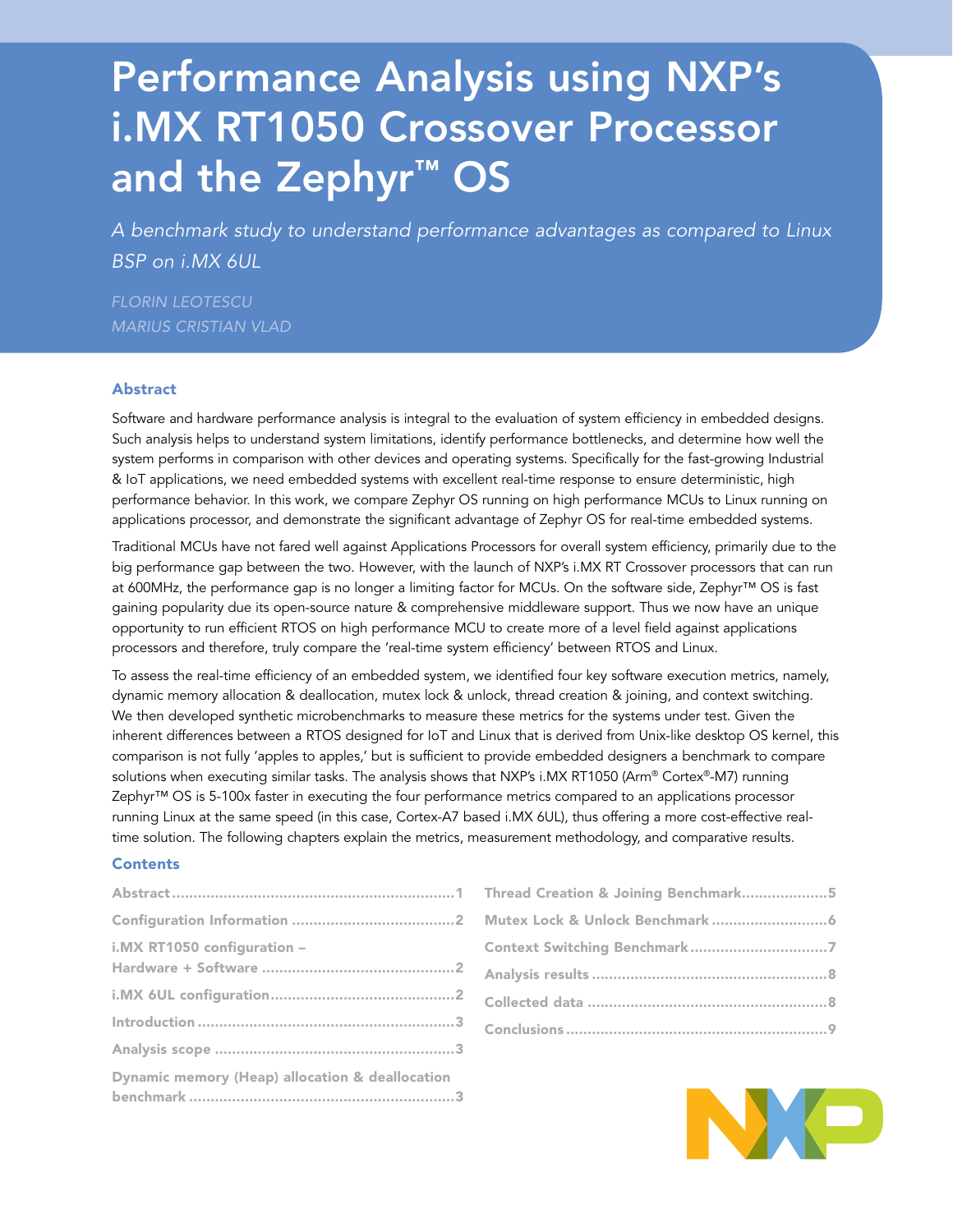# Configuration Information

# i.MX RT1050 configuration – Hardware + Software

- Development board: MIMXRT1050-EVK
	- Processor: MIMXRT1052DVL6A Arm® Cortex®-M7 core
	- Number of cores: 1
	- Core Frequency: 600 MHz
	- Board schematic: SCH-29538 REV A1
- OS name: Zephyr OS 1.11.99
	- OS type: Real Time OS
	- Zephyr OS web page

# i.MX 6UL configuration

- Development board: [MCIMX6G2CVM05AB]
	- Processor: i.MX6UL: i.MX 6UltraLite Processor based on Arm Cortex-A7 core
	- Number of cores: 1
	- Core Frequency: 528 MHz
	- Board schematic: SCH-29163 REV A2
- OS name: Linux BSP kernel 4.9.88 imx\_4.9.88\_2.0.0\_ga
	- OS Type: Non- Real Time OS



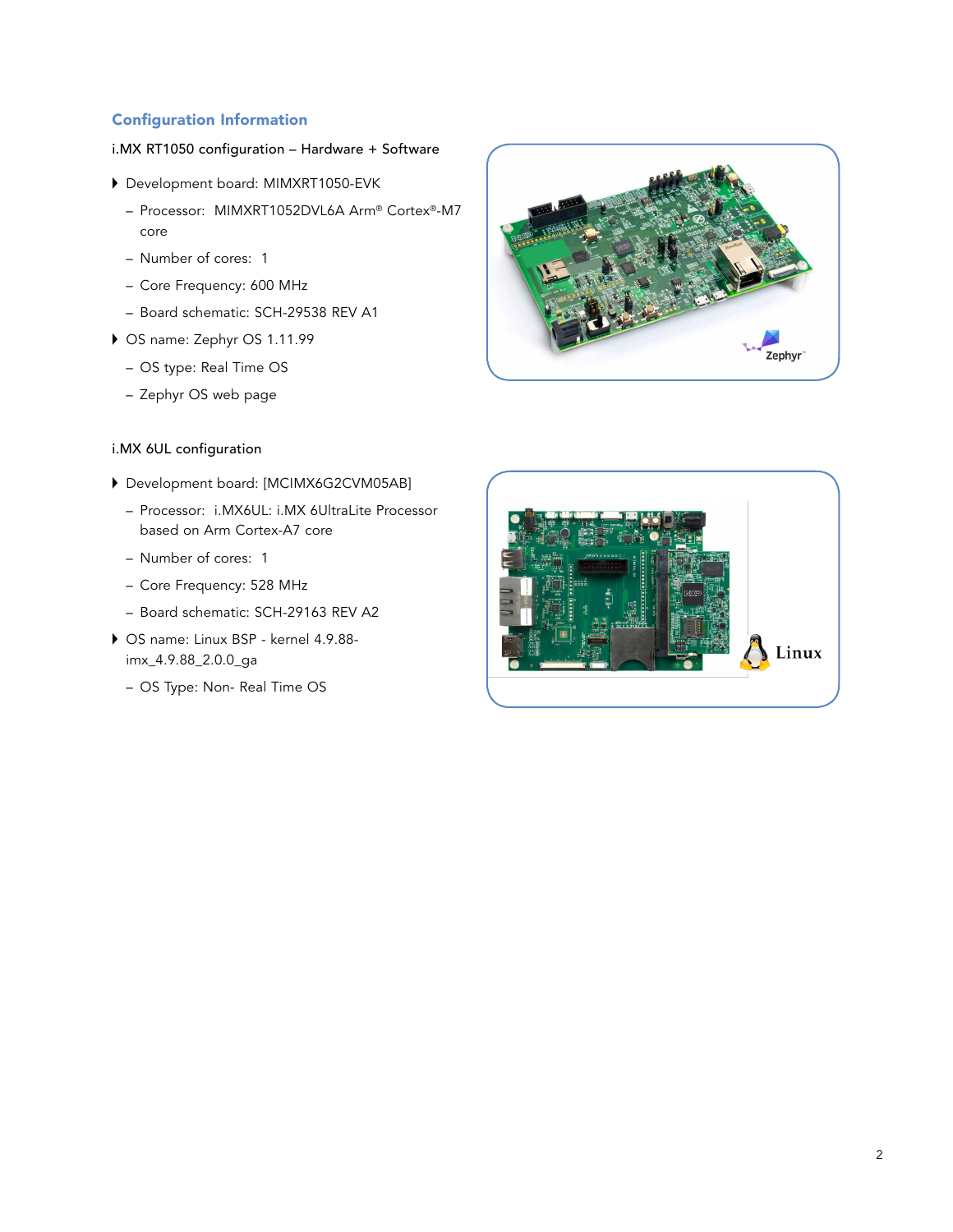# Introduction

## Analysis scope

This research is intended to evaluate the performance of the i.MX RT1050 EVK with Zephyr OS in comparison with i.MX 6UL EVK with Linux BSP. Our goal was to determine the performance gap between the IMXRT1050- EVK board equipped with an embedded ARM SoC and a similar board equipped with an application processor. Because the closest i.MX family CPU configuration to the i.MX RT1050 EVK is the i.MX 6UL EVK, we selected the i.MX 6UL development board for best comparison.

In addition, we selected the Zephyr OS as compared to other real time operating systems (RTOS) because it is free and very comprehensive (e.g. with complete network and security stacks), developed as a collaborative project, and supported by an active open source community. While both Zephyr and Linux OSes can exhibit real time characteristics, the Zephyr OS was originally designed to fully abide to traditional RTOS principles, whereas Linux has traditionally served larger workloads for the desktop and server spaces. Furthermore, Linux requires additional patches to abide to fundamental RTOS principles.

To obtain comparable results, despite the known operating system differences, we focused on using the same application peripheral interface (API) for the microbenchmarks. The microbenchmarks were developed in C language and made use of the Pthreads API library (POSIX API library). In the case of Zephyr OS, the available API version was POSIX PSE52, which according to Zephyr community documentation, implements only partial support for the full POSIX specifications.

The microbenchmarks perform memory allocation & deallocation, mutex lock & unlock, thread creation, thread joining, context switching, and records the time spent in each of these actions.

To determine the time spent performing the tasks, we used the POSIX clock\_gettime () for the Linux + i.MX 6UL EVK solution, and for the Zephyr OS running on i.MX RT1050 EVK, we used the TIMING\_INFO\_PRE\_READ () function instead of clock\_gettime(). Due to the nature of the OS scheduler on Zephyr, the clock\_gettime() function generates inconsistent timing values, and the fact that Zephyr source code also uses the TIMING\_INFO\_ PRE\_READ() function, we continued with TIMING\_INFO\_PRE\_READ() function.

#### Dynamic memory (Heap) allocation & deallocation benchmark

In C programming language, dynamic memory allocation refers to performing manual memory management via a group of functions in the C standard library. The C programming language manages memory statically, automatically, or dynamically.

Static variables are allocated in main memory, along with the executable code, and persist for the lifetime of the program. The automatically managed variables or local variables are allocated on the stack and they come and go as functions are called and exited. Except for the variable-length variable arrays, the size of memory allocation for the static & local variables is defined at compile-time. If the required size is not known until runtime (for example, if data of arbitrary size is being read from the user or from a disk file), then using fixed-size data objects is inadequate. In this situation the dynamic memory allocation solves the problem, in which memory is more explicitly managed, typically by allocating it in large regions of free space called heap.

| <b>HEAP</b>  | - Dynamic Memory                        |
|--------------|-----------------------------------------|
| <b>STACK</b> | - Local Variables                       |
|              | <b>STATIC/GLOBAL</b> - Global Variables |
| <b>CODE</b>  | - Instructions                          |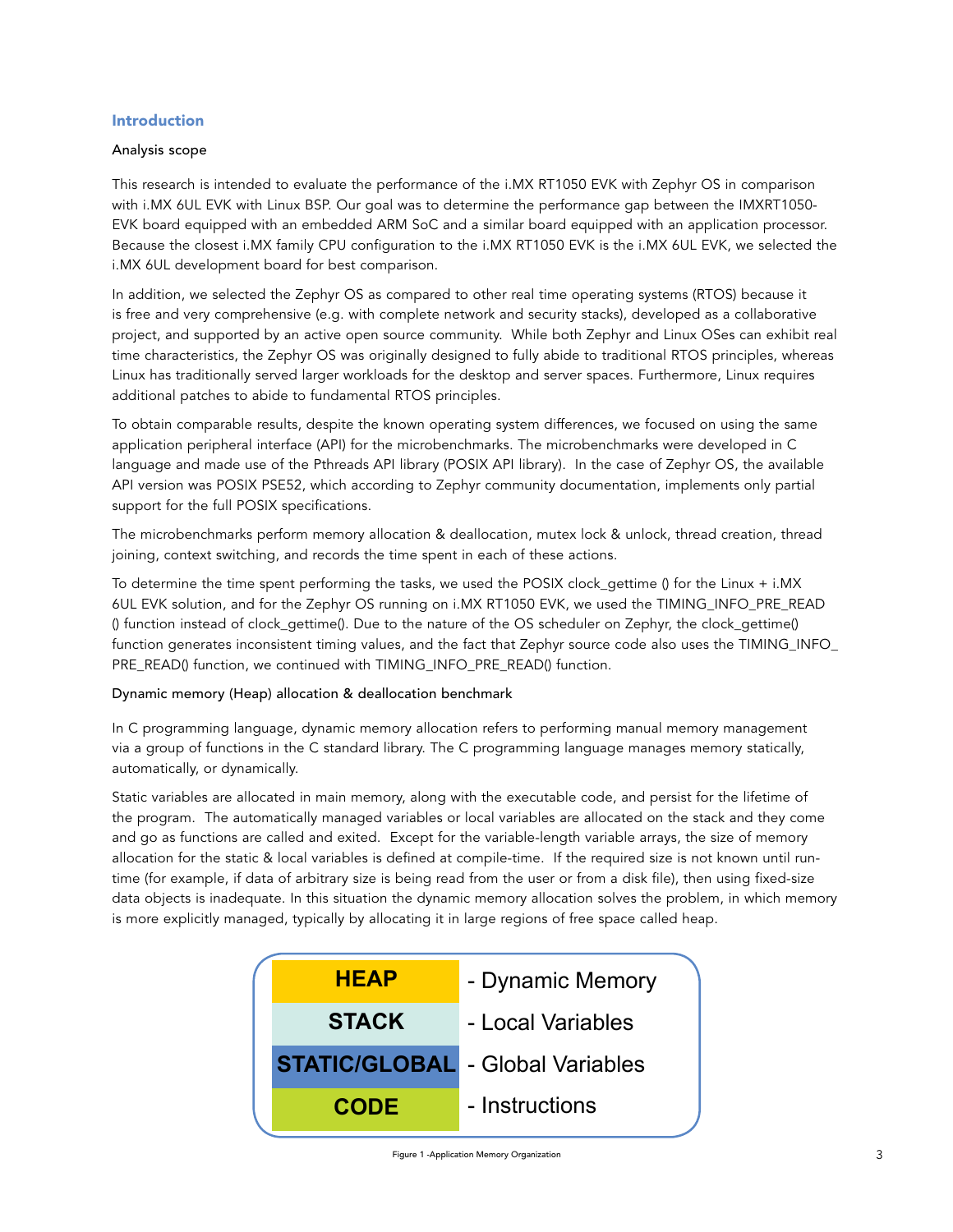In other words, heap is a memory region of the processor which the programmer manages manually (in the case of C language). In other programming languages (e.g. Java), memory is managed automatically.

To manage heap memory location in C under Linux, the malloc () & free () functions are used (there are also new () and delete () functions on C++). The malloc function is used for allocating a space into this memory; free is used to deallocate it. In the case of Zephyr™ OS these functions are named k\_malloc() and k\_free(); these perform the same function as malloc() and free(). For this analysis, the microbenchmark, named heap\_bench, was developed around these functions. Its purpose was to measure the time for allocating and deallocating heap memory. Behind the scene, heap\_bench allocates 4 bytes (int size) 1000 times and after that it deallocates that space. For the Linux BSP, each loop of allocation and deallocation time is measured using a time\_get\_time (); this is a wrapper function on top of clock\_get\_time (). For Zephyr OS, we used the TIMING\_INFO\_PRE\_READ () function.

```
...
for (i = 0; i < ITERATIONS; i++) {
                  time_get_time(&start);
                  pointer[i]= malloc(sizeof(int));
                  *pointer[i] = 0xdeadbeef;
                  time_get_time(&stop);
                  diff = time_get_diff(&stop, &start);
                  total += diff;
}
printf("Only call time function: %.lf ns\n", (total) / (double) ITERATIONS);
...
```
Algorithm 1 – Linux heap allocation

```
...
for (i = 0; i < ITERATIONS; i++) {
                  time_get_time(&start);
                  free(pointer[i]);
                  time_get_time(&stop);
                  diff = time_get_diff(&stop, &start);
                 total += diff; }
printf("Average heap free time: %.lf ns\n", (total) / (double)ITERATIONS);
...
```
Algorithm 2 - Linux heap deallocation

```
...
for (i = 0; i < ITERATIONS; i++) {
                  TIMING_INFO_PRE_READ();
                   heap_malloc_start_time = TIMING_INFO_OS_GET_TIME();
                   pointer[i]= k_malloc(sizeof(int));
                   *pointer[i] = 0xdeadbeef;
                   TIMING_INFO_PRE_READ();
                   heap_malloc_end_time = TIMING_INFO_OS_GET_TIME();
...
```
Algorithm 3 - Zephyr heap allocation

```
...
for (i = 0; i < ITERATIONS; i++) {
                   TIMING_INFO_PRE_READ();
                   heap_free_start_time = TIMING_INFO_OS_GET_TIME();
                   k_free(pointer[i]);
                   TIMING_INFO_PRE_READ();
                   heap_free_end_time = TIMING_INFO_OS_GET_TIME();
...
```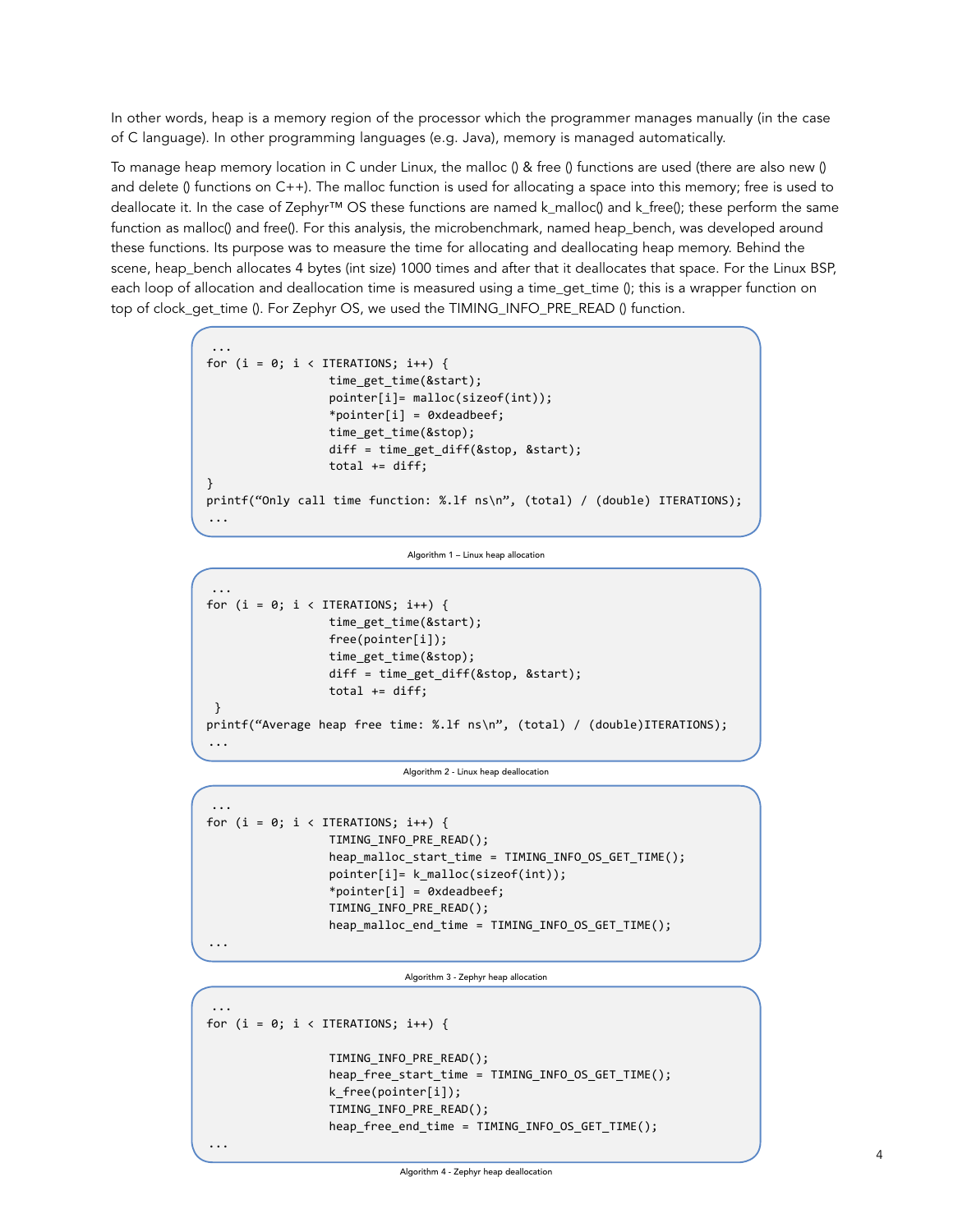At the end of the loop, the final time is calculated as an average of all iterations timing. The same thing is done for deallocating the heap memory (see code above).

# Thread Creation & Joining Benchmark

In computer science, a thread of execution is the smallest sequence of programmed instructions that an operating system's scheduler can manage independently. The implementation of threads and processes differs between operating systems, but in most cases a thread is a component of a process. Multiple threads can exist within one process, executing concurrently and sharing resources such as memory, while different processes do not share these resources. In particular, the threads of a process share its executable code and the values of its variables at any given time. Figure 2 depicts two processes, each one having one or multiple threads.

In this comparison, the process is the running benchmark, named thread\_bench, which measures the time to spawn 2000 threads using the pthread\_create () POSIX function; this time is then divided by 2000 to determine the average time to create a thread.



Figure 2- Single Threaded process model vs Multithreaded Process model

```
...
for (i = 0; i < ITERATIONS; i++) {
                 if (pthread_attr_init(&attr[i]) != 0) {
                         fprintf(stderr, "pthread_attr_init!\n");
                         exit(EXIT_FAILURE);
 }
                 if (posix_memalign(&stacks[i], sysconf(_SC_PAGESIZE), MAX_STACK_SIZE) != 0) {
                         fprintf(stderr, "Failed to allocate aligned memory\n");
                         exit(EXIT_FAILURE);
 }
                if (pthread attr setstack(&attr[i], stacks[i], MAX STACK SIZE) != 0) {
                        fprintf(stderr, "Failed pthread attr setstack!\n");
                         exit(EXIT_FAILURE);
 }
                 time_get_time(&start);
                 if (pthread_create(&threads[i], &attr[i], test_function, NULL) != 0) {
                        fprintf(stderr, "Failed to create thread!\n");
                        exit(EXIT_FAILURE);
 }
                 time_get_time(&stop);
#ifdef DEBUG
                 fprintf(stdout, "Created thread_id %d\n", i);
#endif
                diff = time get diff(&stop, &start);total += diff:
 }
fprintf(stdout, "Average pthread_create time: %.lf ns\n", (total/(double)ITERATIONS));
...
```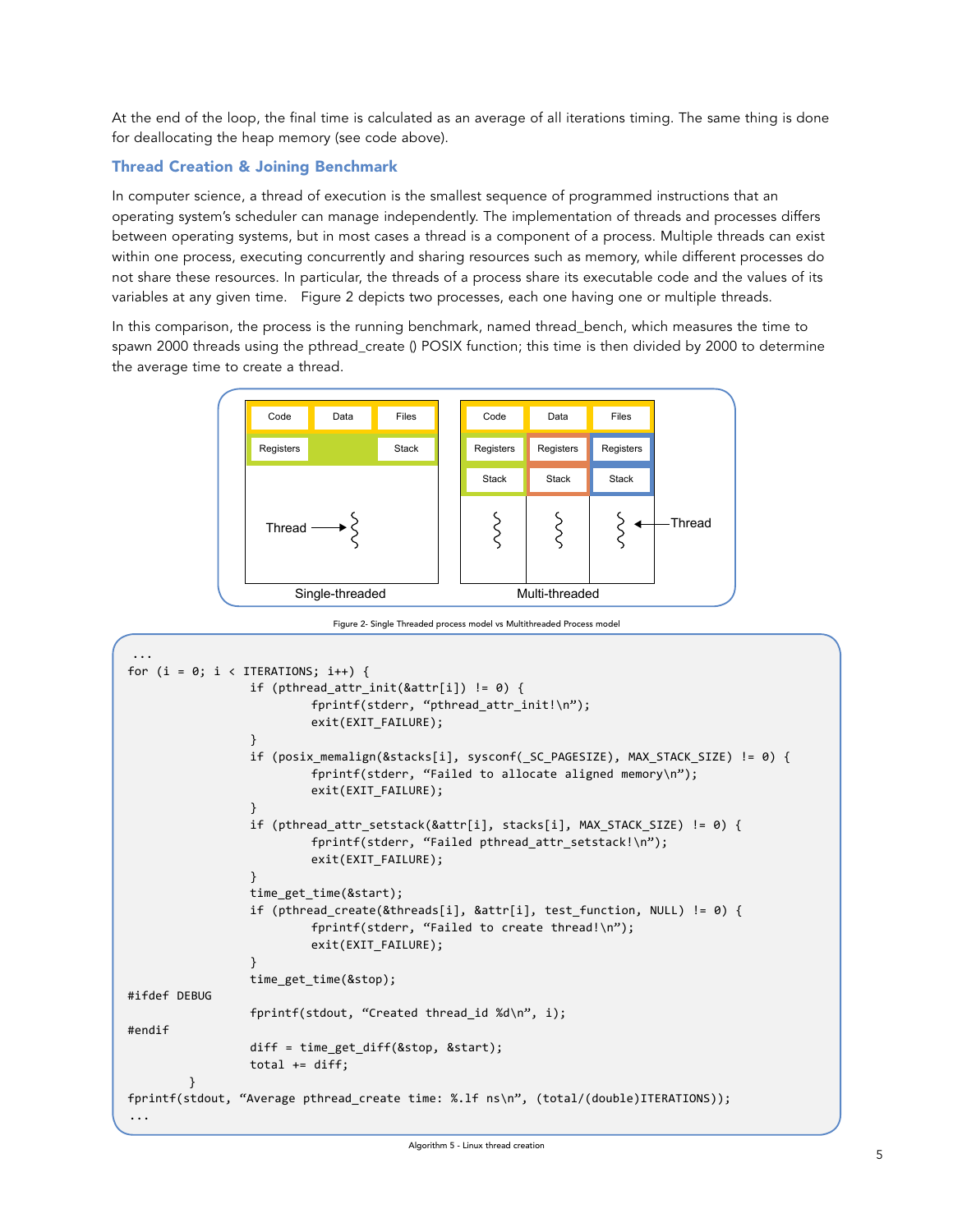The thread\_bench microbenchmark also measures the join time using the pthread\_join () function; this function synchronizes the parent thread by pausing its execution, until the child thread ends.

```
...
for (i = 0; i < IIERATIONS; i++) {
                 if (threads[i]) {
                         time_get_time(&start);
                         if (pthread_join(threads[i], NULL) < 0) {
                                  fprintf(stdout, "Failed to join thread\n");
                                 exit(EXIT_FAILURE);
 }
                         time_get_time(&stop);
                         diff = time_get_diff(&stop, &start);
                        total += diff;#ifdef DEBUG
                         fprintf(stdout, "thread %d, joined\n", i);
#endif
 }
         }
         fprintf(stdout, "Average pthread_join time: %.lf ns\n",(total/(double)ITERATIONS));
...
```
Algorithm 6 - Linux thread joining

# Mutex Lock & Unlock Benchmark

Mutual exclusion is a concurrency control method dedicated to prevent race conditions between two or more threads. Race condition is a system behavior where two independent work flows attempt to modify a shared resource being used to generate the system's output. Making a real-world analogy, consider two mechanics (two threads) which jointly assemble a car engine. They assemble the engine in parallel, however some of the subcomponents must be assembled in a specific order to ensure that the engine works properly. Each mechanic has its own parts of the engine to assemble. To be sure that components are mounted in the correct order, each mechanic should have exclusive ownership of the engine during the critical assembly sections. This exclusive ownership is analogous to the mutex lock, where the mutex is the car's engine. Freeing the engine could be associated with mutex unlock.

The mutex lock & unlock benchmark, named mutex bench, measures the time of these two combined actions 1000 times (then divides by 1000 to determine the average time). To execute mutex lock and unlock, we used pthread\_mutex\_lock (), pthread\_mutex\_unlock () functions of the Pthread API library (see code samples below).

```
...
for (i = 0; i < nr iterations; i++) {
                   time_get_time(&start);
                   pthread_mutex_lock(&lock);
                   time_get_time(&stop);
                   delta = time_get_diff(&stop, &start);
                   total_lock += delta;
                   time_get_time(&start);
                   pthread_mutex_unlock(&lock);
                   time_get_time(&stop);
                   delta = time_get_diff(&stop, &start);
                   total_unlock += delta;
}
          fprintf(stdout, "Average time for locking a mutex: %.8f ns\n",
                            (double) total_lock/ (double) nr_iterations);
          fprintf(stdout, "Average time for unlocking a mutex: %.8f ns\n",
                            (double) total_unlock/ (double) nr_iterations);
...
```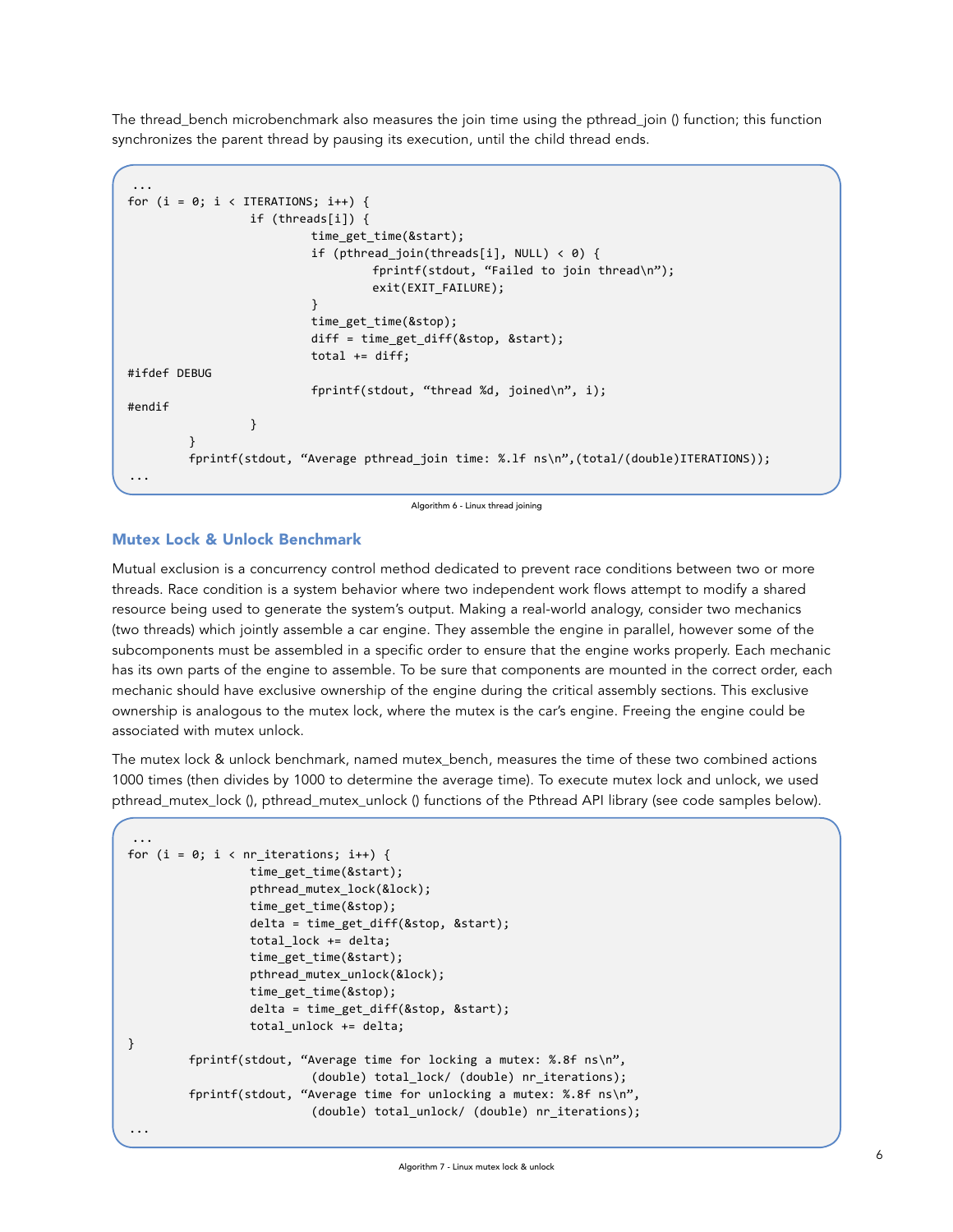```
...
for (i = 0; i < nr iterations; i++) {
                  TIMING_INFO_PRE_READ();
                  mutex_lock_start_time = TIMING_INFO_OS_GET_TIME();
                  pthread_mutex_lock(&lock);
                  TIMING_INFO_PRE_READ();
                 mutex lock end time = TIMING INFO OS GET TIME();
    total_lock += (mutex_lock_end_time -mutex_lock_start_time);
                  TIMING_INFO_PRE_READ();
                  mutex_unlock_start_time = TIMING_INFO_OS_GET_TIME();
                  pthread_mutex_unlock(&lock);
                  TIMING_INFO_PRE_READ();
                 mutex unlock end time = TIMING INFO OS GET TIME();
    total_unlock += (mutex_unlock_end_time -
                         mutex unlock start time);
...
```
Algorithm 8 - Zephyr mutex lock & unlock

# Context Switching Benchmark

A context switch is the process of storing the state of a thread's process, so that it can be restored and then resume the execution from the same point. This allows multiple processes to share a single CPU and is an essential feature of a multi-tasking operating system.

The precise meaning of the phrase "context switch" varies significantly in usage. In a multitasking context, it refers to the process of storing the system state for one task, allowing that task to be paused and another task resumed. A context switch can also occur as the result of an interrupt, such as when a task must access disk storage, freeing up CPU time for other tasks. Some operating systems also require a context switch to move between user mode and kernel mode tasks. The process of context switching can have a negative impact on system performance, although the size of this effect depends on the nature of the switch being performed.



Figure 3 Thread context switch

The context\_switch benchmark measures the context switch time by creating two threads, which are continuously context switched for 500,000 times. During the context switch time, [benchmark name] records the elapsed time, then divides by 500,000 to determine the average time.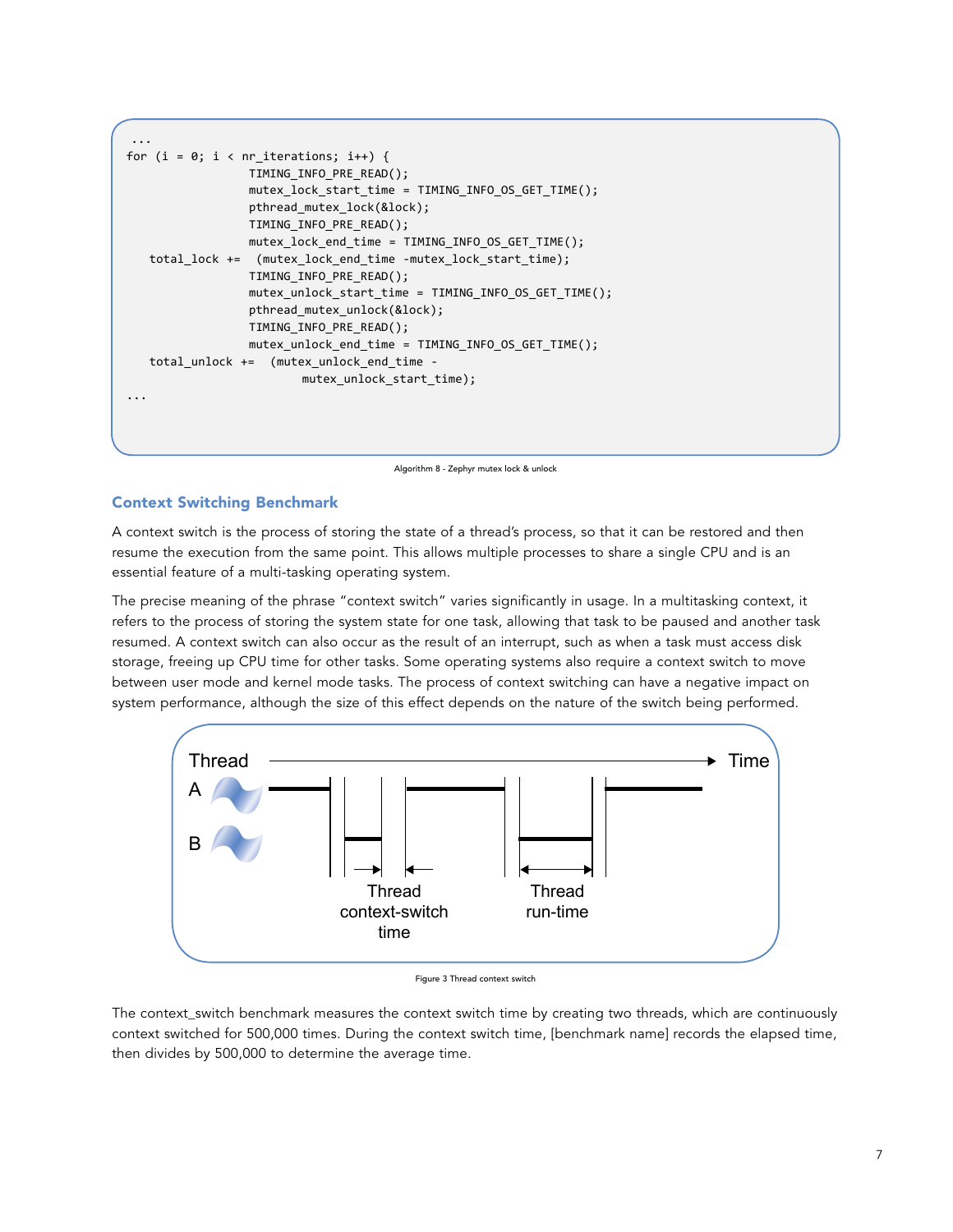# Analysis results

## Collected data

The charts below show the scores reported by the aforementioned benchmarks. Three iterations were done for each benchmark. The results using Zephyr OS are deterministic; each benchmark execution on Zephyr OS with i.MX RT1050 EVK produces the exact same results.



Figure 4 Benchmarks results on i.MX RT1050 EVK with Zephyr OS

With the Linux BSP running on i.MX 6UL, the results varied from run to run by up to 9% deviation from the average.



Figure 5 - Benchmarks results on i.MX 6UL EVK with Linux BSP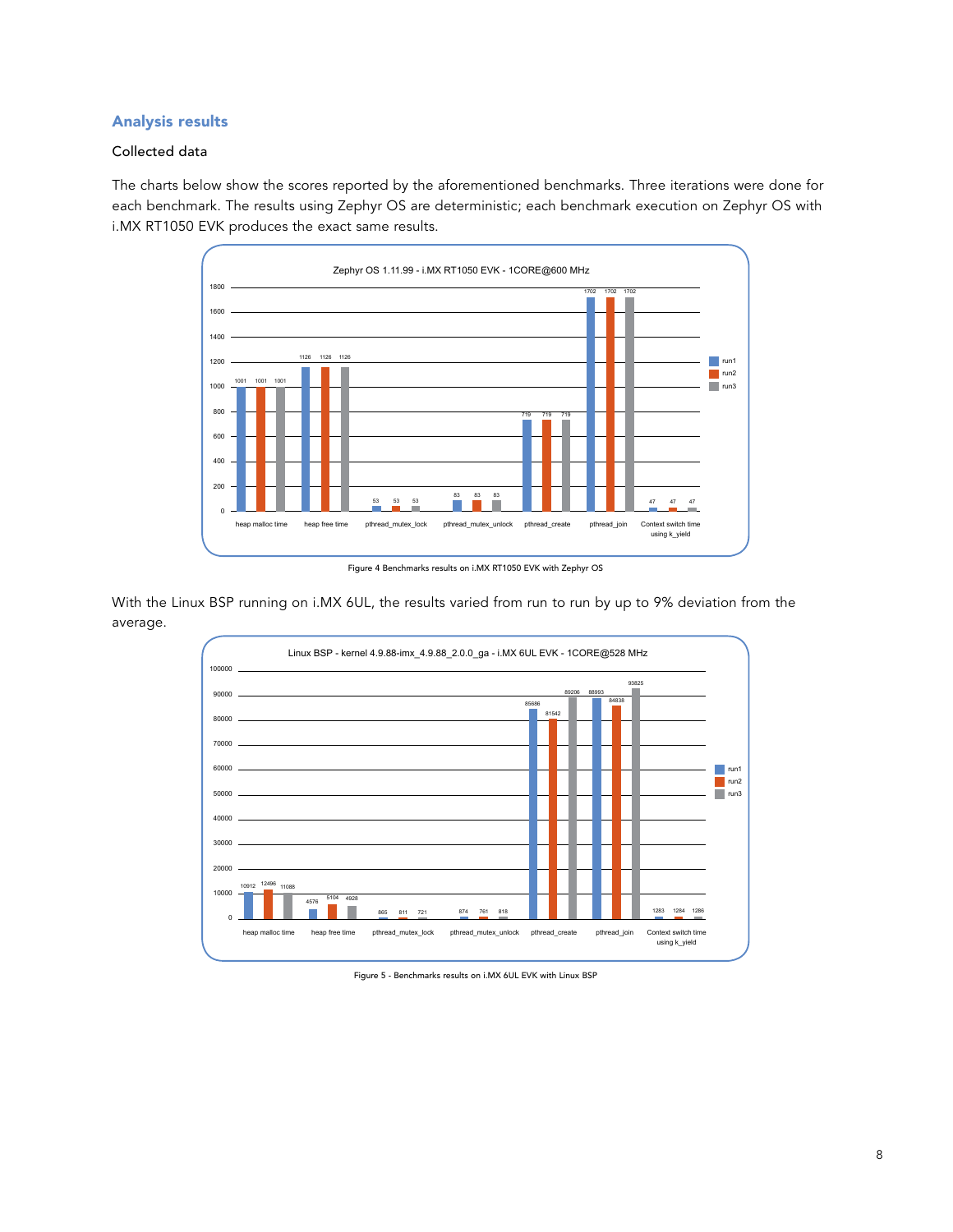The table below highlights the average time calculated from these benchmark iterations.

| <b>OS</b>                                 | Zephyr OS<br>1.11.99 | <b>Linux BSP</b><br>4.9.88-imx_4.9.88_2.0.0_ga | Difference (x<br>times) |
|-------------------------------------------|----------------------|------------------------------------------------|-------------------------|
| <b>Board Name</b>                         | i.MX RT1050 EVK      | i.MX 6UL EVK                                   |                         |
| CPU Cores                                 |                      |                                                |                         |
| Core Frequency (MHz)                      | 600                  | 528                                            |                         |
| Average heap malloc time (cycles)         | 1001                 | 11499                                          | 11x                     |
| Average heap free time (cycles)           | 1126                 | 4870                                           | 4x                      |
| Average pthread_mutex_lock time(cycles)   | 53                   | 799                                            | 15x                     |
| Average pthread_mutex_unlock time(cycles) | 83                   | 818                                            | 10x                     |
| Average pthread_create time (cycles)      | 719                  | 85478                                          | 118x                    |
| Average pthread_join time (cycles)        | 1702                 | 89219                                          | 52x                     |
| Average Context switch time (cycles)      | 47                   | 1284                                           | 27x                     |

The average time is calculated in cycles (lower is better).

According to this data, the Zephyr OS running on the i.MX RT1050 presented a significant improvement in all time cycles as compared to the Linux BSP + i.MX 6UL EVK.

### **Conclusions**

- 1. The performance analysis was done by running custom microbenchmarks on two different hardware & software platforms.
- 2.Benchmarks were developed around a common API to have comparable results.
- 3. Different functions were used for collecting the elapsed time: clock\_get\_time() on Linux and TIMING\_INFO\_ PRE\_READ on Zephyr OS.
- 4.As compared to the Linux BSP and i.MX 6UL solution, the Zephyr OS and i.MX RT1050 EVK solution is:
	- a. 27x times faster in context switching
	- b.Up to 11 x faster in allocating, deallocating memory
	- c. Up to 15 x faster in locking & unlocking mutexes using pthread library
	- d.Faster in creating, joining and canceling threads
	- e. Provides more performance at a lower cost
- 5. The Zephyr OS with i.MX RT1050 EVK board presents a predictable execution time, offering the possibility to be used in applications that require various time constrains.